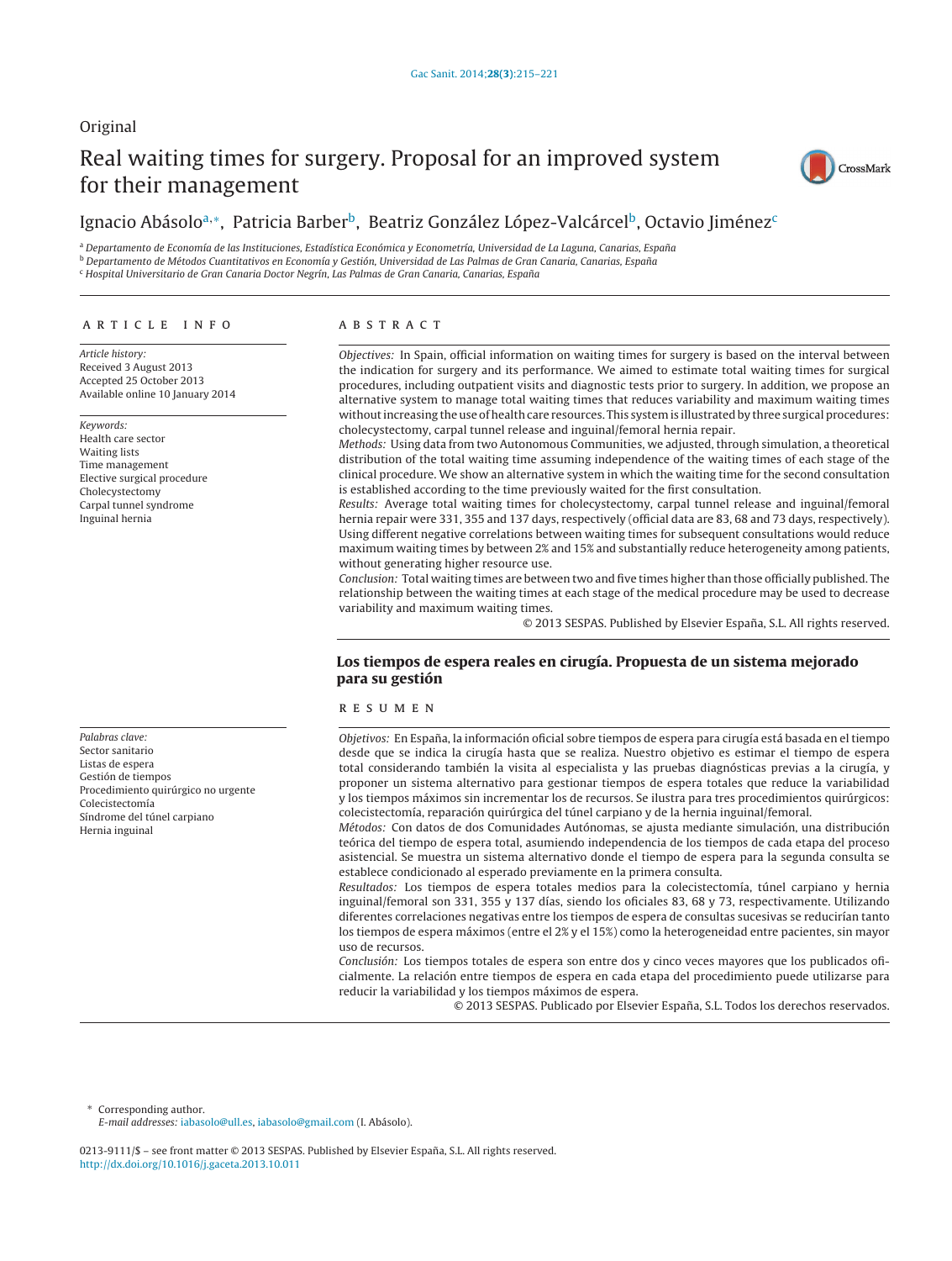# Introduction

Waiting times are the main rationing instrument in those publicly funded health care systems with a zero (or low) monetary price at the delivery point. They are a primary concern from both a social and political point of view. $^{\rm 1}$  [In](#page-6-0) the Spanish National Health System (SNHS), waiting times are the worst valued aspect of hospital services. More than 60% of citizens consider that this problem has not been solved, or has even worsened.<sup>[2](#page-6-0)</sup>

The official information on waiting times is regulated by the Royal Decree 605/200[3](#page-6-0).<sup>3</sup> Information on waiting times (except for emergency waiting, and organ transplantations) is published every six months by the Ministry of Health Care, Social Services and Equality (data for the whole country) and by each of the 17 "Autonomous Communities" (hereinafter regions). Despite the standardization of definitions and the regulation of public disclosure of information, the regions provide heterogeneous information in their official web pages, so that comparisons between regions based on this information are not possible. In addition, waiting times are published by type of service (outpatient consultations, diagnostic procedures, and surgery), showing no data about the actual time that patients have to wait from the beginning to the end of their clinical procedures. In particular, for surgery, patients are registered on a waiting list, when the specialist indicates surgery, but in all probability, their route throughout the health care system has started months before, waiting for outpatient consultations and diagnostic tests.

Usefulness of waiting time information has been studied previously. Smith, in a research undertaken into three Scottish hospitals with data at patient level, analysed whether the time on a hospital waiting list for several elective surgical procedures is a valid indicator for the total time that patients have to wait before surgery. Results show that waiting time to be attended in a hospital proves to be half the total waiting time -defined as the time spent from the first related visit to the general practitioner to the date of surgery; the remaining waiting time is due to outpa-tient consultations and the time waiting between lists.<sup>[4](#page-6-0)</sup> In Canada, Olson and De Gara, also with data at patient level, measured total waiting times for cholecystectomy, breast cancer resection and colorectal cancer resection. Total waiting time was defined as the sum of the time in days from the initial referral by the general practitioner to the surgeon and the time from the first visit to the surgeon to operation (considering time for diagnosis tests if required).<sup>5</sup> [In](#page-6-0) Spain, Bernal also considers that the compartmentalized approach to the waiting list is the most relevant shortcoming in these information systems, since the procedure is not con-sidered as a whole but as independent stages.<sup>[6](#page-6-0)</sup> Peiró and Ridao point out the cross nature of waiting lists in Spain, assuming that patients only wait for a specific procedure. They give an example of patients diagnosed with neoplasm that have to wait for several months, but according to official data, they never wait more than a month.[7,8](#page-6-0)

On the basis of the official information on waiting times and lists, this study carries out an analysis of the total waiting times in three elective surgical procedures: cholecystectomy, carpal tunnel release and inguinal/femoral hernia repair. For them, patients have to visit the specialist, and go through diagnostic procedures and surgery, successively. Each procedure has its own independent waiting list in the information system. The results obtained in the current system are compared to those under an improved management system, in which the waiting times in the different stages were not independent but conditioned to the total waiting time elapsed by patients in the previous steps of the procedure.

#### **Methods**

#### Estimation of total waiting time for surgical procedures

In a first stage, total waiting times for several surgical procedures are estimated. Total waiting time for surgery is then defined as the sum of the waiting times for each stage of the whole clinical procedure, i.e. waiting times for the first outpatient visit, for the diagnostic tests, for the second outpatient visit and for surgery. The unavailability of sufficient and homogenous information has restricted and determined the surgical procedures whose total waiting times are estimated: cholecystectomy, carpal tunnel release and hernia repair. Their Diagnosis Related Groups (DRGs) are detailed in [Table](#page-2-0) 1.

Surgical procedures due to inguinal/femoral hernia repair represent approximately 1% of all hospital discharges in Spain, with a mean hospital stay of between 2 and 7 days, depending on the specific DRG, and a case-mix weight of 0.9171 when complications are present. Cholecystectomy involves much longer mean stays, between 8 and 21 days, so these DRGs are among those with the highest mean costs, between 5,500 and 9,900 euros per patient. Carpal tunnel release procedure was carried out on 2,568 cases in 2008 with a 0.5[9](#page-6-0)60 case-mix weight. $9$  Therefore, these are procedures with a non-negligible social and economic impact.

Regions are supposed to provide information on the empirical distribution of the number of patients on structural waiting lists per time span (up to 90 days, between 91 and 180 days, between 181 and 360 days, and over 360 days) for each stage/waiting time (outpatient consultations, diagnostic and surgical procedures) for several procedures and services. The 'structural waiting time' includes those patients that, at a given time, are waiting to be seen for a first consultation, a first diagnostic/therapeutic procedure, or waiting to be operated, and with a waiting time attributable to the organization and availability of resources.<sup>3</sup> [A](#page-6-0) comparison between various regions based on public information is almost impossible, as only two of them -Galicia and Murcia- disclose enough information on waiting times to analyse these procedures. Therefore, data were taken, from the two abovementioned regional health care systems' web pages on the  $31<sup>st</sup>$  December, 2009.<sup>[10,11](#page-6-0)</sup> Specifically, data to estimate waiting times for cholecystectomy and inguinal/femoral hernia repair have been taken from the Regional Health Service of Galicia, whilst data for carpal tunnel have been obtained from the Regional Health Service of Murcia (we undertake a simulation exercise that could be applied to other regions or years).

From this information, a sufficiently high number of observations were simulated (250,000) for each waiting time distribution, in order to estimate the best theoretical distribution for each stage of the procedure. Subsequently, the total waiting time for each patient was obtained by adding together the simulated waiting times for each stage of the medical procedure (which are assumed to be independent, as happens in the current situation). We then adjusted a probability distribution to the total waiting time in the three procedures. Finally, these distributions' characteristics were analysed regarding the mean and maximum waiting times, waiting lists, etc. As an example, [Figure](#page-2-0) 1 shows the specific situation for the cholecystectomy procedure.

Software Easyfit 5.3 Professional was used to calculate the theoretical distributions that best represent the empirical data. This allowed us to choose the distribution of the hypothetical waiting list of total waiting time per patient. This software simulates the adjustment for more than 60 distributions, with a wide range of heuristic tests (F, Survival, risk and cumulative risk functions, quartile comparison, and probability) and three goodness-offit tests (Kolmogorov-Smirnov, Anderson-Darling and Chi-square tests).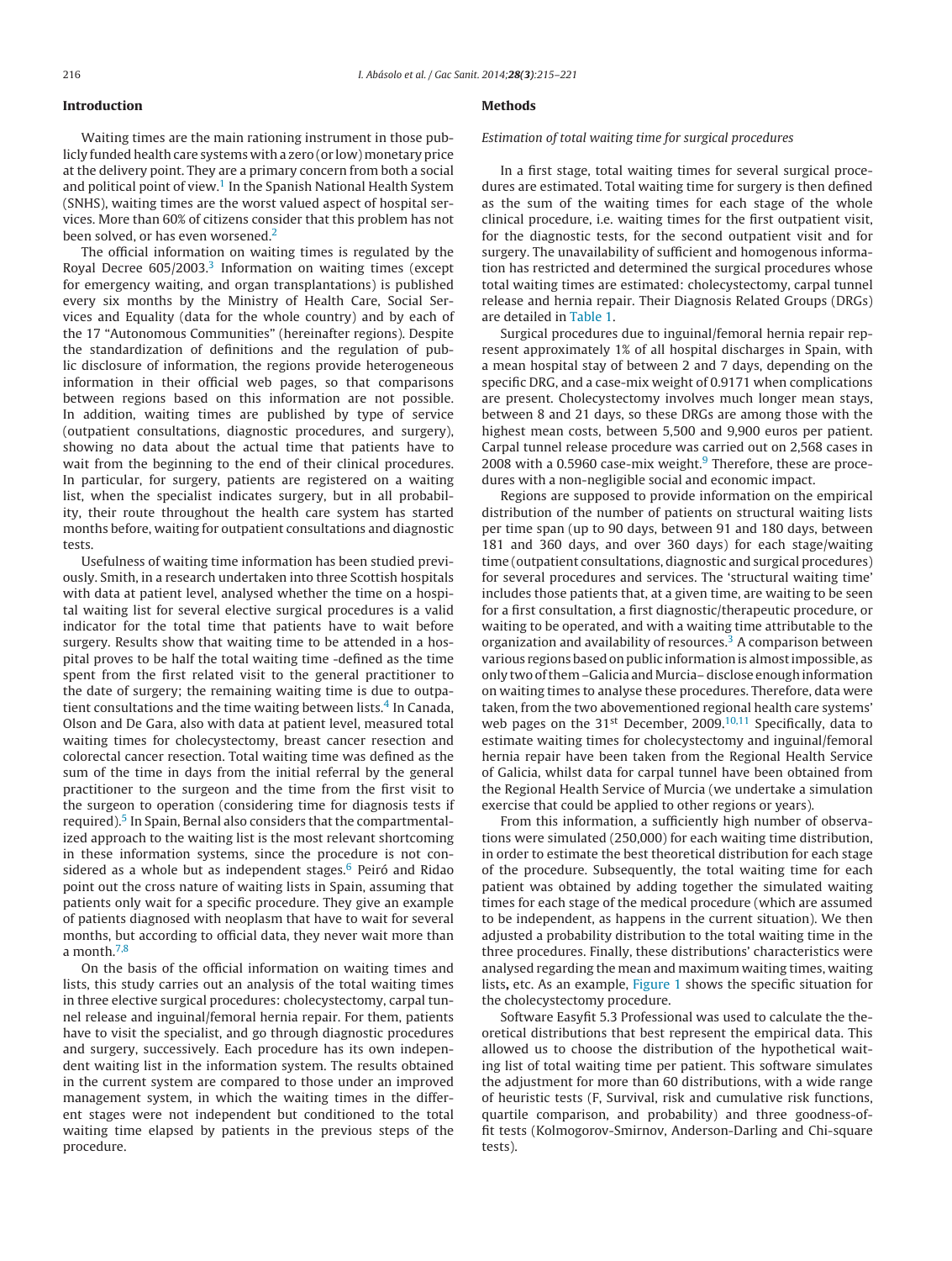#### <span id="page-2-0"></span>Table 1

National rule for the DRG (AP-DRG V23). Spanish National Health Service 2008.

| Surgery                           | Literal GDR                                                              | <b>GDR V23.0</b> | Num. of discharges/year | Average costs $(\in)$ |
|-----------------------------------|--------------------------------------------------------------------------|------------------|-------------------------|-----------------------|
| Carpal tunel                      | Carpal tunnel release                                                    | 6                | 2.568                   | 2.306.7               |
| Cholecystectomy                   | Cholecystectomy with common duct exploration with<br>complications       | 195              | 119                     | 9,946.7               |
|                                   | Cholecystectomy with common duct exploration without<br>complications    | 196              | 172                     | 7.835.9               |
|                                   | Cholecystectomy without common duct exploration with<br>complications    | 197              | 1,987                   | 8.776.7               |
|                                   | Cholecystectomy without common duct exploration without<br>complications | 198              | 5,053                   | 5.402.9               |
| Inguinal/femoral<br>hernia repair | Inguinal & femoral hernia procedures age>17 with<br>complications        | 161              | 5.597                   | 3.549.5               |
|                                   | Inguinal & femoral hernia procedures age>17 without<br>complications     | 162              | 33,835                  | 2.363.2               |

Source: Ministry of Health, Social Policy and Equality [http://www.msps.es/estadEstudios/estadisticas/docs/NormaGRD2008/NORMA](http://www.msps.es/estadEstudios/estadisticas/docs/NormaGRD2008/NORMA_2008_AP_GRD_V23_TOTAL_SNS.pdf) 2008 AP GRD V23 TOTAL SNS.pdf

#### Effects of a change in the waiting list management system

In order to reduce total waiting time variability among patients of a given surgical condition and also to reduce maximum total waiting times and the number of patients waiting more than a certain time, we have conditioned the waiting time of the second outpatient consultation on the time waited for previous consultations, in such a way that a patient who has had a long wait for the first visit, has greater priority and is assigned a shorter waiting time in the next visit (and vice versa). In this way, a negative correlation between waiting times is established (for specialist visits or diagnostic tests) when more than one takes place before the surgical procedure is carried out (i.e. this is the case for cholecystectomy and carpal tunnel, not for inguinal/femoral hernia repair, whose diagnosis just requires one visit to the specialist prior to surgery). Technically, this implies adding to our initial simulations the characteristic of lack of independency between observations (i.e. we generate correlated observations). We assume that all patients on the waiting list for each of the two surgical procedures analysed have the same clinical need.

As an example, we have undertaken such an exercise establishing negative correlations of 0.1, 0.3 and 0.5. Using the mathematical software Matlab, we obtained the correlated matrices for waiting times, in order to assess the changes produced by this proposal.

Cholesky decomposition is commonly used to simulate correlated variables.

To generate a sample of random numbers,  $(y_1, y_2, \ldots, y_n)$  with a mean distribution ( $\mu_1$ ,  $\mu_2$ , ..., $\mu_n$ ) and covariance matrix  $\Sigma$ , we generate a sample of independent random variables  $(x_1, x_2, \ldots, x_n)$ with a normal distribution (0, 1).

Then the following decomposition of the covariance matrix is carried out with the Cholesky decomposition:

$$
\sum = A^\wedge.A
$$



Figure 1. Estimate theoretical distribution for each stage of the procedure.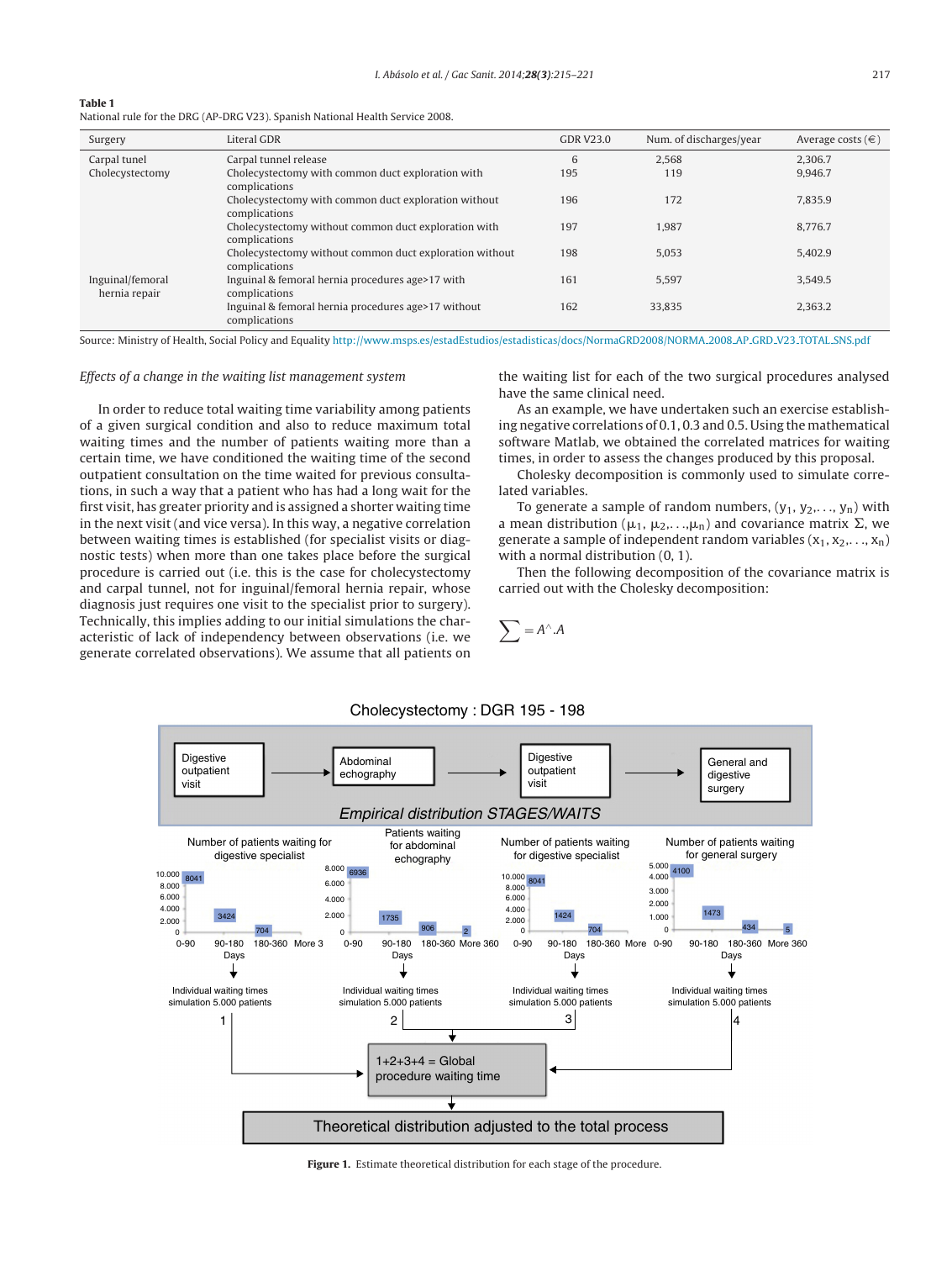Finally, the new correlated variable is obtained  $(y_1,...,y_n)$ :

$$
\begin{pmatrix} y_1 \\ y_2 \\ \vdots \\ y_n \end{pmatrix} = \begin{pmatrix} \mu_1 \\ \mu_2 \\ \vdots \\ \mu_n \end{pmatrix} + A. \begin{pmatrix} x_1 \\ x_2 \\ \vdots \\ x_n \end{pmatrix}
$$

# Results

Figure 2 shows our estimations of the true total waiting time for the three procedures analysed. For cholecystectomy, the average total waiting time is 331 days. Only 5% of patients wait less than four and a half months; on the other hand, 90% of them wait more than half a year, and a considerable percentage of patients (50%) wait over a year. For a carpal tunnel release, the mean total waiting time is 355 days with 25% of patients waiting less than seven months, whereas one out of four patients waits more than fifteen months. For a hernia repair procedure, the total waiting time is 137 days: half of the patients finish their procedures after four months, while 25% of cases do not end them until half a year later. There are even 10% of cases that are kept waiting for up to eight months.

If we compare the estimated total waiting times with the corresponding official published data at national level, $12$  it can be observed that for cholecystectomy, official average waiting time is 83 days (i.e. just 25% of the estimated total waiting time). For carpal tunnel, official waiting time is 68 days (i.e. only 19% of the total). And for hernia repair, the official time is 73 days (i.e. 53% of the total).

Regarding the simulation exercise of a hypothetical alternative waiting time management system, [Table](#page-5-0) 2 shows the distribution of current waiting times, and the distribution of waiting times conditioned to the time that has been already waited for the previous consultation (assuming negative correlations of 0.1, 0.3 and 0.5) for cholecystectomy and carpal tunnel release procedures The distribution percentiles are compared. For carpal tunnel, the longest waiting times are reduced by 12%, 13% and 15%, (for the corresponding correlations); and for cholecystectomy, the longest waiting times are reduced by 2%, 8% and 11%, respectively. As we have forced mean times not to change, so as not to generate a higher use of resources, such a decrease lies on increasing the number of patients with the mean waiting time.

# Discussion

In the SNHS the social perception that waiting times are increasing makes users distrust the health care system, and this is clearly

| <b>Statistic value</b>   | Value     | Percentile  | Value |
|--------------------------|-----------|-------------|-------|
| Sample size              | 5000      | Min         | 28    |
| Range                    | 975       | 5%          | 138   |
| Mean                     | 331,0712  | 10%         | 168   |
| Variance                 | 19260,62  | $25\%$ (q1) | 228   |
| Standard deviation       | 138,7826  | 50%(median) | 313   |
| Variation<br>Coefficient | 0,4191927 | 75%(q3)     | 413   |
| Standard error           | 1,962683  | 90%         | 522   |
| Asymmetry                | 0,7157665 | 95%         | 584   |
| Kurtosis                 | 0,4766427 | Max         | 1003  |
| Carpal Tunnel            |           |             |       |
| Statistic value          | Value     | Percentile  | Value |
| Sample size              | 5000      | Min         | 37    |
| Range                    | 1188      | 5%          | 137   |
| Mean                     | 355,86    | 10%         | 170   |
| Variance                 | 28837     | $25\%(q1)$  | 229   |
|                          |           |             |       |
| Standard deviation       | 169,82    | 50%(median) | 319   |
| Variation                |           |             |       |
| Coefficient              | 0,4772    | 75%(q3)     | 455   |
| Standard error           | 2,4016    | 90%         | 600   |
| Asymmetry                | 0,90158   | 95%         | 687   |
| Kurtosis                 | 0,62481   | Max         | 1225  |

Cholecystectomy

| <b>Statistic value</b>   | Value   | Percentile  | Value |  |
|--------------------------|---------|-------------|-------|--|
| Samplesize               | 5000    | Min         | 8     |  |
| Range                    | 437,15  | 5%          | 33    |  |
| Mean                     | 137,11  | 10%         | 49    |  |
| Variance                 | 5992,2  | $25\%(q1)$  | 80    |  |
| Standard deviation       | 77,409  | 50%(median) | 123   |  |
| Variation<br>Coefficient | 0.56459 | 75%(q3)     | 183   |  |
| Standard error           | 1,0947  | 90%         | 248   |  |
| Asymmetry                | 0,79873 | 95%         | 287   |  |
| Kurtosis                 | 0,31266 | Max         | 445   |  |

Figure 2. Approach to the true total waiting time.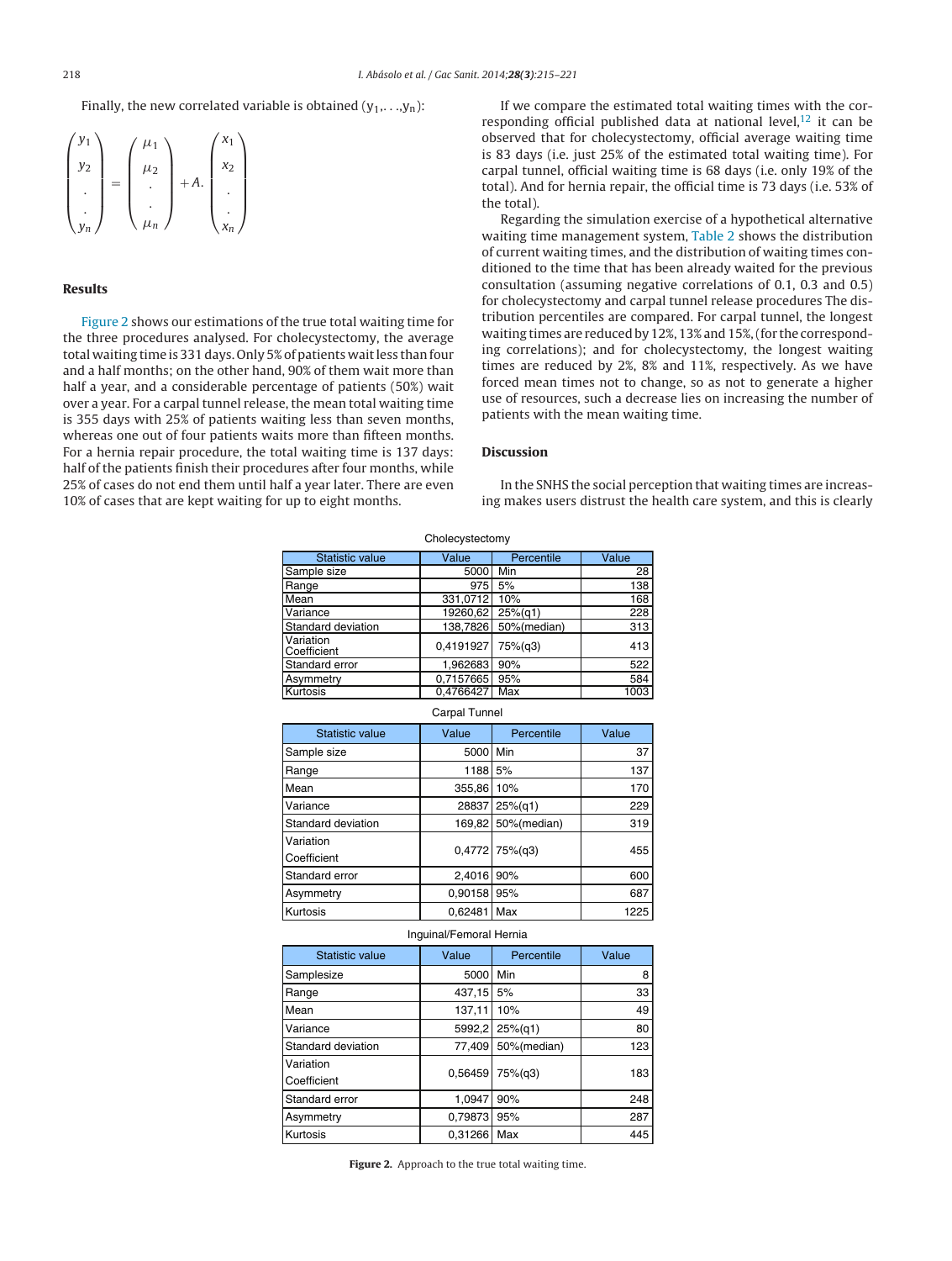

Figure 2. (Continued).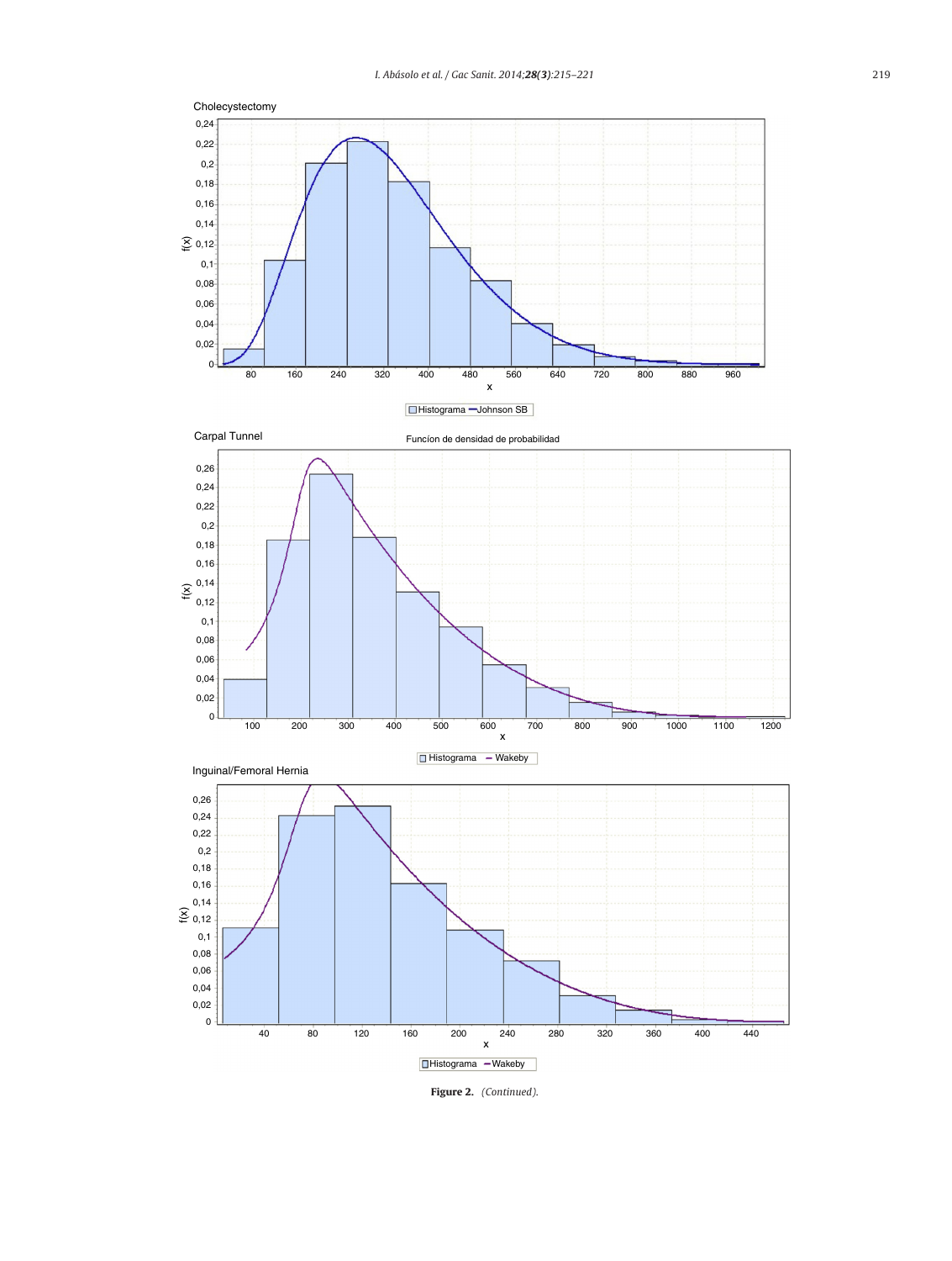<span id="page-5-0"></span>

| Table 2                                                                                  |
|------------------------------------------------------------------------------------------|
| Distribution of current waiting times and the distribution of waiting times conditioned. |

| Percentage of patients | <b>Estimated Waiting Times</b> | Waiting times conditioned to<br>the time already waited $(-0.1)$ | Waiting times conditioned to<br>the time already waited (-0.3) | Waiting times conditioned to<br>the time already waited $(-0.5)$ |
|------------------------|--------------------------------|------------------------------------------------------------------|----------------------------------------------------------------|------------------------------------------------------------------|
| <b>CARPAL TUNNEL</b>   |                                |                                                                  |                                                                |                                                                  |
| 10%                    | less than 170 days             | less than 192 days                                               | less than 188 days                                             | less than 174 days                                               |
| 25%                    | less than 229 days             | less than 253 days                                               | less than 254 days                                             | less than 259 days                                               |
| 50%                    | less than 320 days             | less than 337 days                                               | less than 340 days                                             | less than 348 days                                               |
| 75%                    | less than 455 days             | less than 438 days                                               | less than 438 days                                             | less than 447 days                                               |
| 95%                    | less than 687 days             | less than 609 days                                               | less than 613 days                                             | less than 612 days                                               |
| 99%                    | less than 839 days             | less than 740 days                                               | less than 729 days                                             | less than 712 days                                               |
| <b>CHOLECYSTECTOMY</b> |                                |                                                                  |                                                                |                                                                  |
| 10%                    | less than 168 days             | less than 171 days                                               | less than 169 days                                             | less than 196 days                                               |
| 25%                    | less than 228 days             | less than 209 days                                               | less than 231 days                                             | less than 238 days                                               |
| 50%                    | less than 313 days             | less than 332 days                                               | less than 333 days                                             | less than 344 days                                               |
| 75%                    | less than 413 days             | less than 456 days                                               | less than 431 days                                             | less than 426 days                                               |
| 95%                    | less than 583 days             | less than 628 days                                               | less than 568 days<br>less than 552 days                       |                                                                  |
| 99%                    | less than 728 days             | less than 716 days                                               | less than 670 days                                             | less than 648 days                                               |

reflected in their level of satisfaction with it. $2,13$  In addition, adequate waiting list managementis an unavoidable social respon-sibility, due to its social and economic impact.<sup>[14](#page-6-0)</sup> Far from solving both problems, the current information, management and control of waiting times in specialized care have come to a standstill, with waiting time statistics that are useless for efficient health care sys-tem management and control.<sup>[15](#page-6-0)</sup>

The situation in Spain contrasts with the public accountability of other countries. For example, the United Kingdom (UK) gives detailed and homogeneous information on waiting lists per health care centre and procedure, including specific information on the waiting times for cancer patients. In addition, in the UK, from 2008, waiting times were measured according to the 'entire journey', that is from initial referral to eventual treatment, includ-ing waits for specialist appointments or for diagnosis tests.<sup>[16](#page-6-0)</sup> The Canadian Institute for Health Information publishes waiting time information that allows for useful comparisons among provinces and territories.<sup>[16](#page-6-0)</sup> The Danish Health System has an information system that provides patients with information on expected waiting times (from referral to actual start of treatment) for conditions with uncomplicated health problems.[16](#page-6-0)

In this study, we have tried to find and give useful information on surgical waiting times by estimating total waiting times in three surgical procedures. Total waiting times for cholecystectomy, carpal tunnel and inguinal/femoral hernia repair are approximately 11, 12 and 4.5 months, respectively. Other studies that have estimated total waiting times for cholecystectomy in Canada indicate significantly lower total waiting times, ranging from 83 to 106 days<sup>[5](#page-6-0)</sup> and 77 days.<sup>[17](#page-6-0)</sup> Our results also indicate that official waiting times only represent a quarter, a half and a fifth of real total waiting times of the three surgical procedures, respectively. These results show greater differences than those obtained by Smith in the United Kingdom, where the waiting time to be attended in the hospital was half the total waiting time –or waiting time after the G.P. consultation-, although he studied a wider range of surgical procedures (operations in general surgery, orthopaedics, urology, otolaryngology, ophthalmology and gynaecology).[4](#page-6-0)

A common practice to reduce waiting lists is to establish guaranteed times, which restrict the maximum time to be waited. In Spain, guaranteed maximum waits have been established for certain surgical procedures, although they vary amongstthe regions and there is no monitoring by health authorities. The results of our research suggest that these guaranteed times must be based on total waiting times, instead of just surgical waiting times, as currently happens. In addition, we have suggested an alternative system to manage waiting lists. As a result, a reduction in waiting times of those patient groups who wait longer (since mean times have to remain unchanged so as not to use more resources) is achieved

by an increase in the number of people around the mean waiting time, thus improving time homogeneity within each procedure. Regarding its practical applicability, each regional health service should have a centralised information system of all patients waiting for each of the stages prior to surgery. When a doctor indicates a review consultation, the patient will be automatically allocated to the list depending on the time that s/he has already spent waiting for the first (diagnosis) visit: i.e. those who had waited relatively longer would now wait less and vice versa. The information system should have the corresponding software incorporated that calculates the waiting time for the subsequent procedures.

We are assuming that all patients on the waiting list for each surgical procedure have the same need for care, so there is no need to undertake any prioritization among them, apart from the waiting time criteria. Otherwise, we could generalize our method allowing for clusters of patients in the waiting list. Each cluster would represent a homogeneous group according to individual clinical characteristics of need. Priority classes would be defined, and we would establish also a discipline mechanism to regulate priorities among clusters, so that patients with less severe conditions would wait longer.

Assuming equal clinical need for the same surgical procedure is a strong assumption as it is likely that different patients have different ages, severity of condition, comorbidities and other characteristics that are directly related to their medical needs; however, there is no patient level information of this sort available. In addition, we are considering patients that are waiting for two elective surgery conditions (cholecystectomy and carpal tunnel), which do not involve medical emergencies. So any differences in waiting times among patients should be minimised for equity reasons.

We are aware that other criteria might improve the prioritiza-tion system. For instance, in Spain, a recent work<sup>[18](#page-6-0)</sup> has developed a prioritization system for elective surgical procedures based not only on patients' waiting times, but also on other ad hoc criteria, such as the effect on quality of life, the risk of complications during the wait, the clinical effectiveness of the intervention and the use of resources and health care services during the wait. In other OECD countries, health systems have different approaches to waiting time information and prioritization. For instance, the Portuguese model has been successful in reducing waiting times by unifying the information on waiting times for all public and private health service providers and by the use of vouchers, allowing free choice of any provider for patients for whom 75% of maximum wait-ing times guaranteed are reached.<sup>[16](#page-6-0)</sup> In Australia, the Government introduced a plan, in 2008, which attempted to improve the elective surgery long term output by investing in information systems and day case surgery, and rewarding those states that were successful in reducing the proportion of patients not seen within clinically